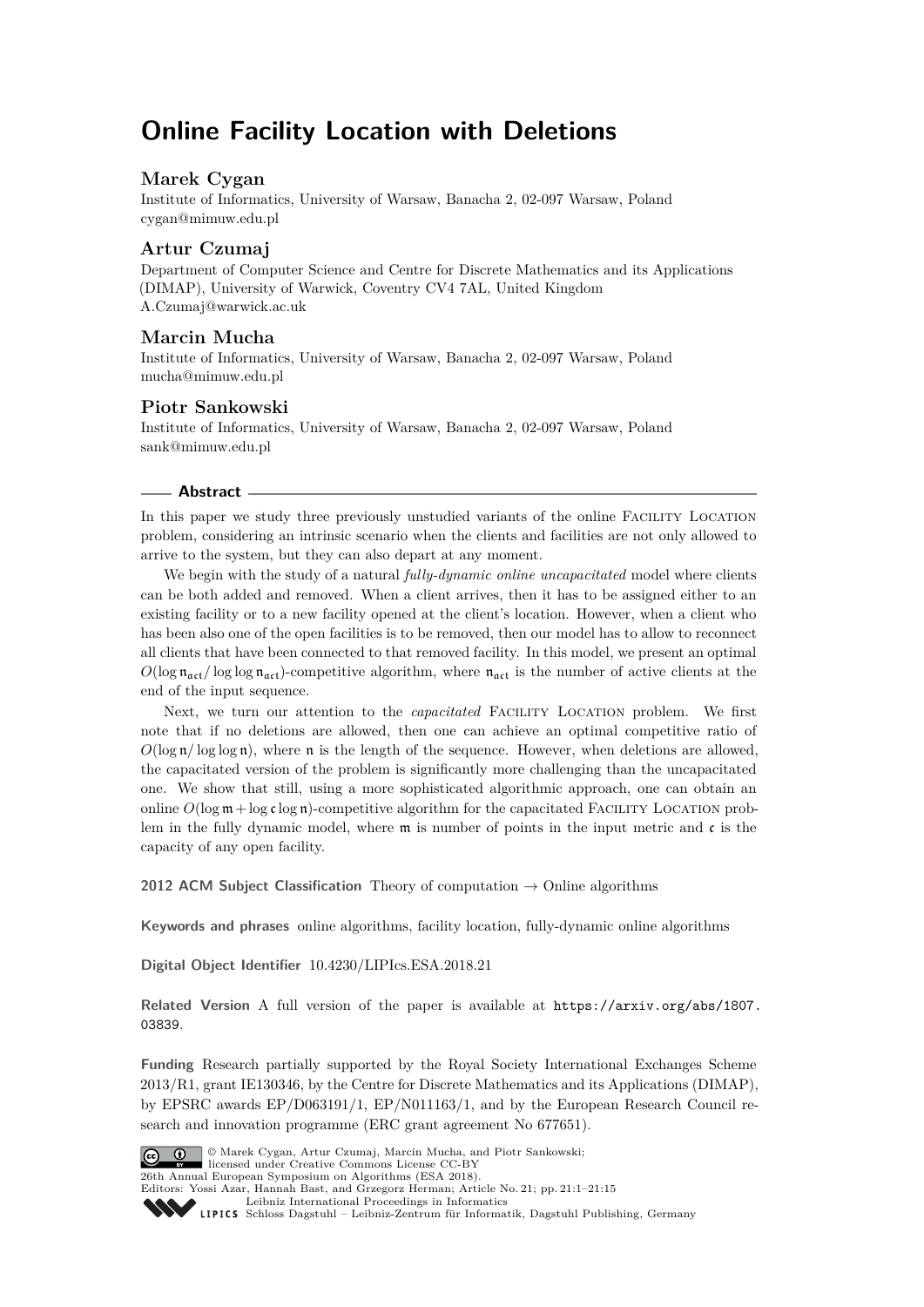#### **21:2 Online Facility Location with Deletions**

# **1 Introduction**

The Facility Location is one of the central combinatorial optimization problem, extensively studied in the literature for several decades, see, e.g., [\[5,](#page-12-0) [12,](#page-12-1) [14,](#page-12-2) [29,](#page-13-0) [37,](#page-14-1) [45\]](#page-14-2) and the references therein. The goal is to connect a given set of clients to a set of facilities such that the service cost is optimized. A very natural setting for the Facility Location problem is the *online* scenario, where clients arrive incrementally over time and need to be connected to existing or newly opened facilities. Indeed, since it has been introduced over 15 years ago by Meyerson [\[40\]](#page-14-3), the online version of the FACILITY LOCATION problem and its generalizations received considerable amount of attention [\[3,](#page-12-3) [6,](#page-12-4) [7,](#page-12-5) [16,](#page-12-6) [17,](#page-13-1) [20,](#page-13-2) [21,](#page-13-3) [22,](#page-13-4) [25,](#page-13-5) [26,](#page-13-6) [33,](#page-13-7) [41,](#page-14-4) [42,](#page-14-5) [43,](#page-14-6) [48\]](#page-14-7). Typically in these models one assumes to be given a metric over a set of candidate points. When a client appears, we are allowed to open a new facility in her location, paying some cost for opening a new facility, and then we have to irrevocably connect the client to one of the open facilities, paying for the connection the cost equal to the distance from the client to the facility. In this paper, we study a more complex scenario and consider a natural extension of this model allowing clients to be *removed* from the system, extending the standard dynamic model to the *fully dynamic* setting. That is, in each time step either a new client arrives and needs to be connected to one of the open facilities, or one of the clients already existing in the system departs. Observe that if a client who has been also one of the open facilities is to be removed, then our model has to allow to reconnect all clients that have been connected to that removed facility.

The fully dynamic model is very natural in the context of the Facility Location problem, where in a number of scenarios it is desirable to dynamically process the arrival objects, and then to allow their departures. For example, if one wants to build and maintain schools in a newly developing city, one wants to allow a steady arrival of new pupils to the area, and also allow changes in the school demands when pupils population is declining. Similarly, if one wants to maintain a construction of a network, where all clients are to be connected to the servers (and pay connection costs) and each client is allowed to host a server (and pay an opening cost), one may also want to allow the removal of some clients and with that also a closure of some servers. Given that the relocation costs are often very expensive, the decisions should be regarded as irrevocable, unless, as in the case of deletions, are necessary. The framework considered in this paper is even more natural in complex distributed settings, for example, in some more modern scenarios that have been recently motivated by applications in peer-to-peer systems, when client and facility are coupled to the same entity. Consider the so called p2p networks with super-peers [\[49\]](#page-14-8) that were used for filesharing as Gnutella [\[30\]](#page-13-8) or can be used for decentralized online social networks [\[44\]](#page-14-9), distributed game systems [\[47\]](#page-14-10), grid management systems [\[19\]](#page-13-9) and distributed storage [\[34\]](#page-14-11). In such case, some of the nodes decide to host the provided content. This decision incurs some cost to this node, but can reduce the cost of serving other nodes. The main question asked about such systems is about the needed ratio of superpeers to peers that guarantees that enough capacity of superpeers is available to serve all clients [\[49\]](#page-14-8). This measure corresponds exactly to competitive ratio in our models.

Before discussing our results and techniques further, let us first formally define the models starting with the classical online variant.

# **1.1 The model**

We study the performance of online algorithms for the FACILITY LOCATION problem in the standard framework of *competitive analysis* (cf. [\[11,](#page-12-7) [46\]](#page-14-12)). A randomized algorithm for the Facility Location problem is *α-competitive* if for any input sequence, its expected cost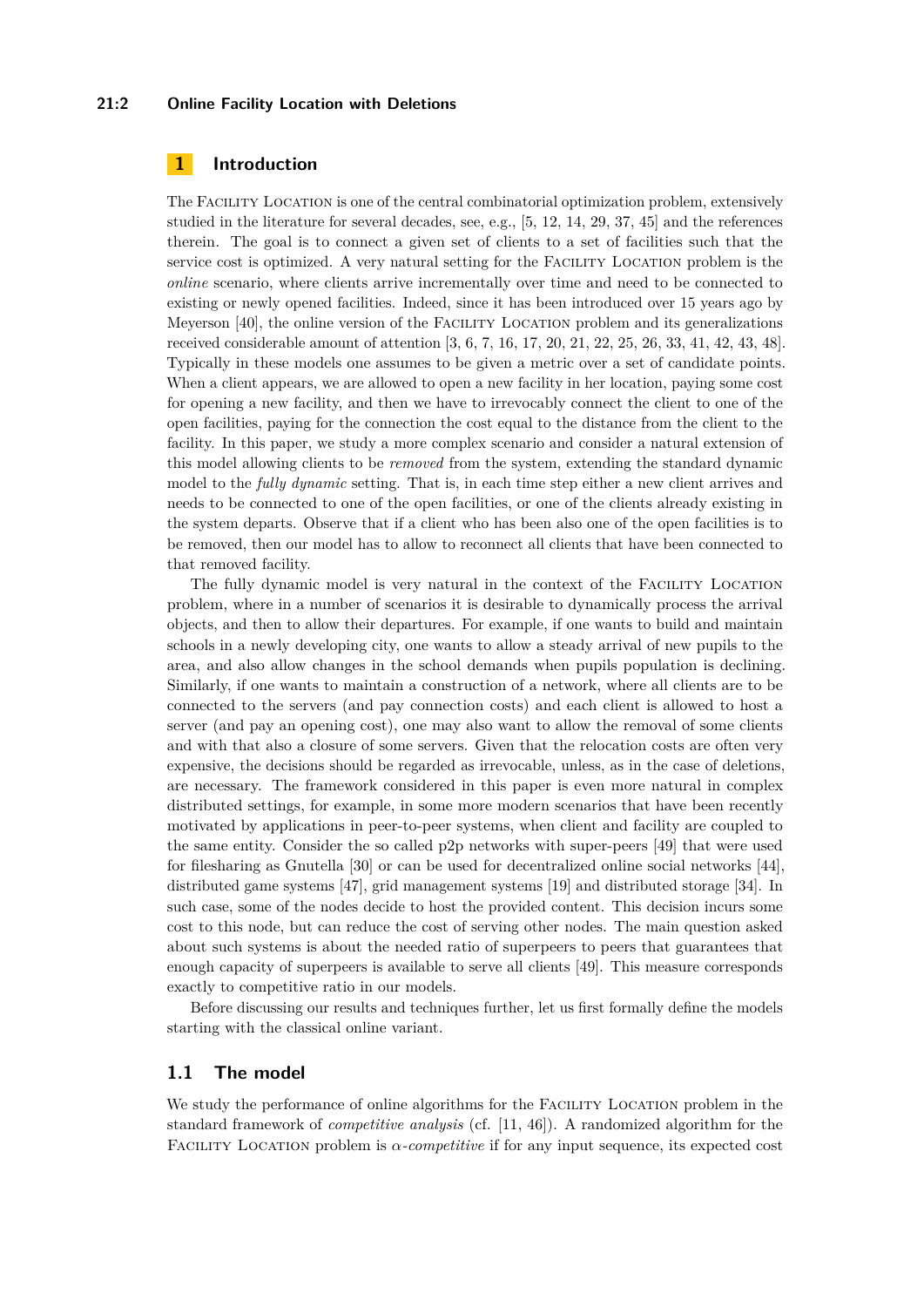is at most  $\alpha$  times the optimal cost for the corresponding instance of the offline FACILITY Location. Note that the corresponding instance of the offline problem contains only the clients that are active at the end of the input sequence. We consider a standard special version of the Facility Location problem, where the set of clients and the set of possible facility locations are identical (see, e.g., [\[8,](#page-12-8) [23,](#page-13-10) [40\]](#page-14-3)).

# **1.1.1 Online facility location**

We consider the FACILITY LOCATION problem, where points (from some metric space) arrive in online fashion. When a point *x* arrives, we can first open a facility in *x* and then we have to assign x to some open facility. These choices are irrevocable. We consider only the Facility Location problem with *uniform opening costs*, which are all, without loss of generality, equal to 1. The restriction to the study of uniform costs makes the problem interesting, since without this assumption, no bounded competitive ratio can be obtained (as described in the full version of this paper).

The cost of an obtained solution for a point set  $\mathcal X$  is:

$$
|\mathcal{F}| + \sum_{x \in \mathcal{X}} dist(x, \mathfrak{a}(x)) ,
$$

where F is the set of open facilities and  $a(x)$  is the open facility to which x is assigned. The cost of a point  $x \in S$  is equal to its *connecting cost* (distance to the open facility assigned to  $x$ ) plus its *opening cost* (if  $x$  is an open facility then the opening cost is 1, and it is 0 otherwise).

The model defined here has been studied in the past, see e.g., Fotakis [\[23\]](#page-13-10) for a survey or Meyerson [\[40\]](#page-14-3). (One frequently assumes (see e.g., [40]) that the opening cost in any facility is equal to some *f*, but simple scaling makes this problem equivalent to the one studied in our paper, that is, with  $f = 1$ .)

### **1.1.2 Online facility location with deletions**

In this paper, we consider a *fully-dynamic online* setting, in which in each time step either a new point (from some metric space) arrives in an online fashion, or a point already in the input is deleted. To cope with the case when an open facility is deleted, we have to allow the input points to be reassigned, and possibly to open other facilities. We consider the following, very natural model:

- $\blacksquare$  In the online process, the requests are arriving online, and each request is either an arrival of a new demand point from a metric space, or a request to remove a previously inserted demand point.
- When a new demand point  $x$  arrives, the algorithm must at once and irrevocably decide if a new facility will open at *x*, and then must assign *x* to some open facility (possibly to itself, if a facility was open at *x*).
- When a point *x* is requested to be removed, then *x* is deleted from the system and if  $x$ was an open facility, then all points assigned to *x* will be immediately reassigned to other facilities and some of these points may become open facilities.

### **1.1.3 Online capacitated facility location**

We also consider a more general model of online *capacitated* FACILITY LOCATION with deletions, in which each open facility can handle at most c clients, that is, at any moment at most c clients can be connected to any single facility. Again, we study only a *uniform* case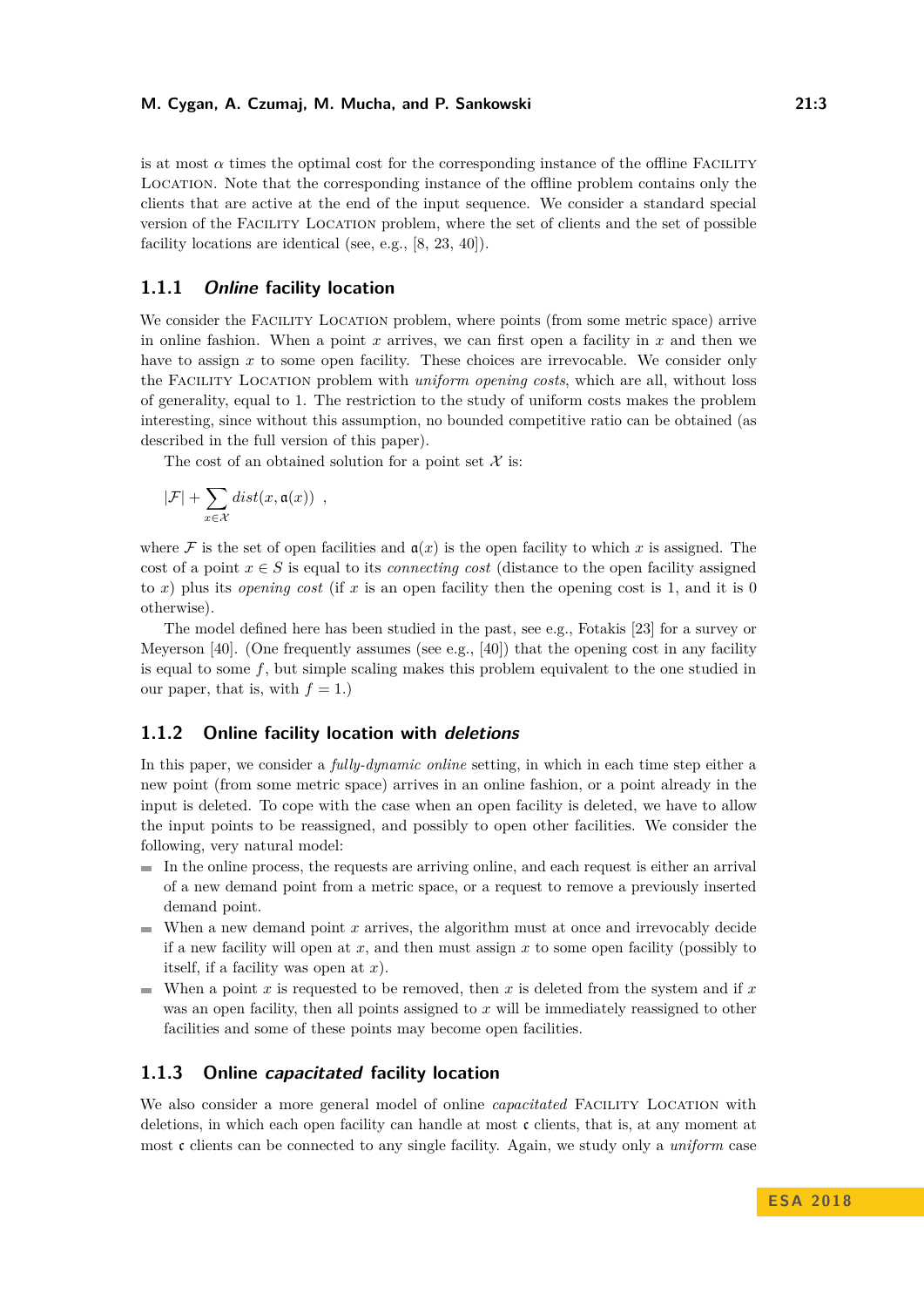#### **21:4 Online Facility Location with Deletions**

(in which each facility has the same capacity  $\mathfrak{c}$ ), since otherwise no bounded competitive ratio can be obtained (see full version of the paper).

The goal of an algorithm for the FACILITY LOCATION in any of the models defined above is to minimize the cost of the solution and to obtain an algorithm that is *α*-competitive for *α* as small as possible. The performance of the algorithm may be a function of the *length of the input sequence* **n**, the *number of points*  $\mathbf{n}_{\text{act}}$  *active* in a given moment, the *size of the input metric space* m, and the *capacity* c.

We note that in the model of uncapacitated FACILITY LOCATION, the known results (as well as our new results) work for any metric space, even if it is *unknown to the algorithm*. However, for the new algorithm for online capacitated Facility Location with deletions (cf. Theorem [4.4\)](#page-11-0), we will assume that *the underlying metric is known to the algorithm in advance*.

### **1.2 Related work**

As one of the fundamental problems in operations research and combinatorial optimization, the Facility Location problem has been studied extensively in the past, see, e.g., the standard exposition in [\[14\]](#page-12-2) and more recent advances in [\[4,](#page-12-9) [5,](#page-12-0) [29,](#page-13-0) [45\]](#page-14-2), and the references therein. In the online setting, an early research focused on the *k*-median problem (see, e.g., [\[39\]](#page-14-13)), which is a variant of the FACILITY LOCATION problem where exactly k facilities have to be opened. Soon after, Meyerson [\[40\]](#page-14-3) designed a simple randomized online algorithm in the uncapacitated model without deletion. His online algorithm is  $O(\log n / \log \log n)$ -competitive, where **n** is the number of points in the input. (In fact, only a competitive ratio of  $O(\log n)$ ) was proven in [\[40\]](#page-14-3), but Fotakis [\[22\]](#page-13-4) extended the analysis from [\[40\]](#page-14-3) to obtain a competitive ratio of  $O(\log n / \log \log n)$ .) Fotakis [\[22\]](#page-13-4) later has shown that this bound is asymptotically tight and no online algorithm is  $o(\log n / \log \log n)$ -competitive; the lower bound holds for randomized algorithms against the oblivious adversary, for uniform facility costs, and for very simple metric spaces, such as the real line. For more discussion about the history of the online version of the uncapacitated Facility Location problem (including deterministic online algorithms and incremental online algorithms), we refer to a survey by Fotakis [\[23\]](#page-13-10).

The extension of the online model to deal with deletion of the facilities makes the FACILITY LOCATION problem significantly more challenging. While this model is very natural, it requires a different approach that must permit to *reverse some* of the decisions in the online algorithm, and we are not aware of any study of algorithms for the online Facility Location problem in the fully dynamic setting, where deletions are allowed.

We note however, that similar fully dynamic models for optimization problems on graphs have been considered in the past, though only in limited settings. For example, a number of graph optimization problems have been considered in fully dynamic models in the setting of *data streams*, in the so-called *turnstile model*. This model has been investigated in two scenarios: in the context of geometric graph optimization problems (see, e.g., [\[15,](#page-12-10) [28,](#page-13-11) [35\]](#page-14-14)), and only very recently, in the context of standard graph optimization problems (see, e.g., a recent survey [\[38\]](#page-14-15) and the references therein). The main focus of these studies is to design algorithms that process a stream of data (in this case, edge or vertex insertions and deletions) and *using very limited space*, to maintain some basic graph features. For *geometric graph optimization problems*, where the input is defined over a set of points in the discrete *d*-dimensional space  $\{1, 2, \ldots, \Delta\}^d$ , it has been shown that many basic properties (e.g., *k*-median, minimum spanning tree, minimum weight matching, MaxCut) can be approximated very efficiently even with poly-logarithmic space (see, e.g., [\[28,](#page-13-11) [24\]](#page-13-12)). The uncapacitated FACILITY LOCATION problem has been studied in the context of data streaming, initiated with work of Indyk [\[28\]](#page-13-11),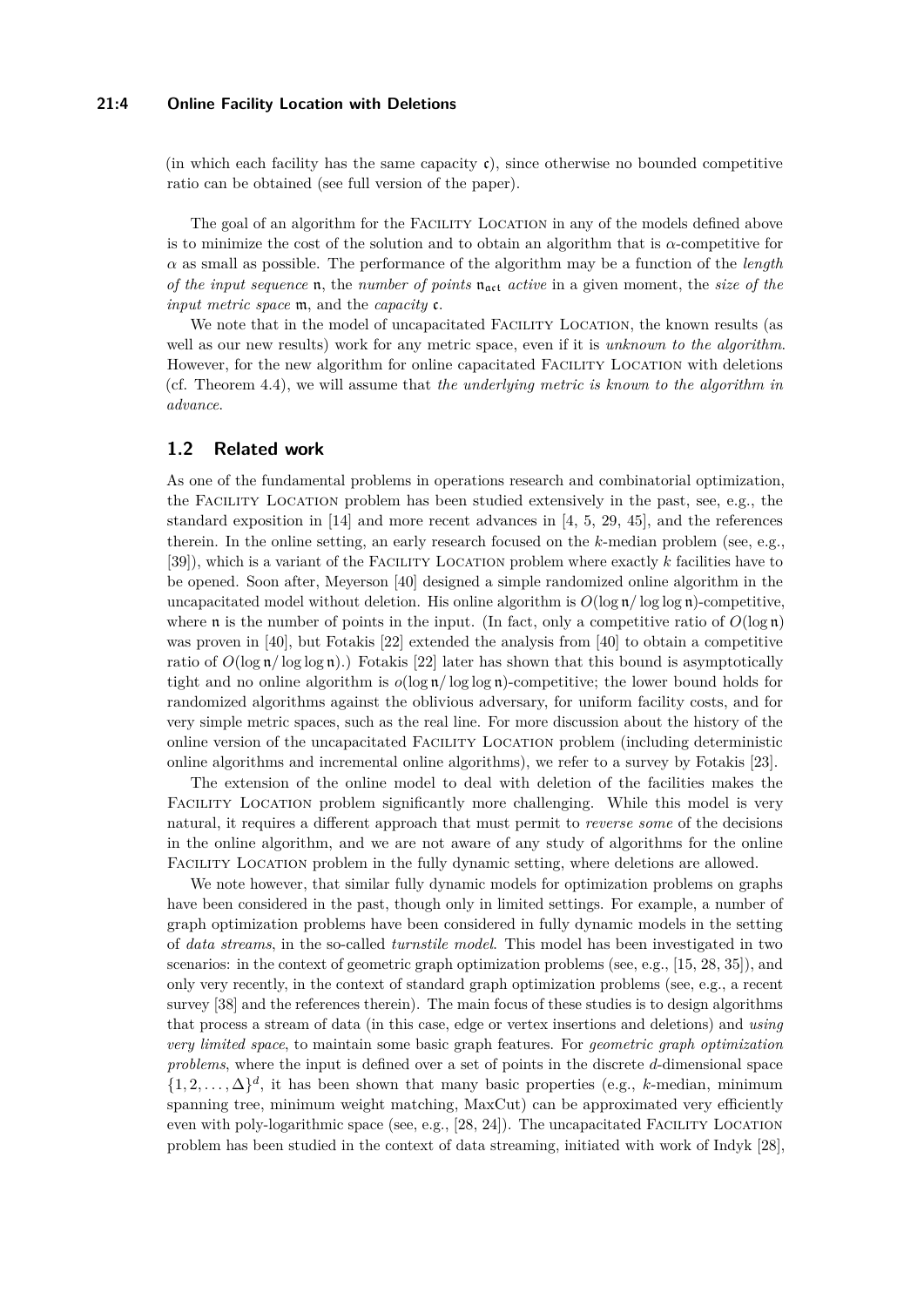who gave a poly( $log \Delta$ )-space streaming algorithm that approximates the optimal cost of the FACILITY LOCATION problem within a factor of  $O(\log^2 \Delta)$ . The best currently known streaming algorithm using poly(log  $\Delta$ )-space gives an  $(1 + \varepsilon)$ -approximation for this problem [\[15\]](#page-12-10). The research in data streaming for *standard graph optimization problems* has been traditionally focusing on the insertion-only model, where one was aiming to design streaming algorithms with  $O(n \text{ poly log } n)$  space (cf. [\[38\]](#page-14-15) and the references therein). Only very recently, Ahn et al. [\[1\]](#page-11-1) initiated the study of algorithms that allow both insertions and deletions (see also [\[13\]](#page-12-11)). This line of research led to a number of efficient data streaming algorithms for fundamental graph problems, such as testing connectivity or bipartiteness, computing spanning trees and various graph sparsifiers, maximum matching, that can be (approximately) computed in small, *O*(*n* poly log *n*) space not only in the insertion only model, but also in the model with deletions [\[1,](#page-11-1) [2,](#page-12-12) [31,](#page-13-13) [32,](#page-13-14) [38\]](#page-14-15).

We also note that recently there has been some research on the standard online Steiner tree problem with deletions, see e.g., [\[27,](#page-13-15) [36\]](#page-14-16).

# **1.3 New results**

The main contribution of this paper is the first thorough study of the online FACILITY Location problem with deletions and design of new algorithms for this model in several natural settings.

We begin with the study of the simplest, *uncapacitated* model. We present in Theorem [2.2](#page-6-0) an online  $O(\log n_{\text{act}}/\log \log n_{\text{act}})$ -competitive algorithm for the uncapacitated FACILITY LOCATION problem with deletions, where  $n_{act}$  is the number of active clients at the end of the input sequence; this bound gives an asymptotically optimal competitive ratio. Our algorithm is an extension of the classical insertion-only algorithm for the Facility Location problem due to Meyerson [\[40\]](#page-14-3), and we show that one can modify the analysis from [\[40\]](#page-14-3) to allow deletions.

Next, we turn our attention to the *capacitated* Facility Location problem. We first prove (Observation [3.1\)](#page-8-0) that if *no deletions* are permitted, then a simple modification of Meyerson's algorithm for online Facility Location can be applied to achieve an optimal competitive ratio of  $O(\log n / \log \log n)$ . However, when deletions are allowed, then the capacitated version of the problem is significantly more challenging than the uncapacitated one. We show that still, using more involved approach incorporating hierarchically wellseparated trees, one can obtain an online  $O(\log m + \log \epsilon \log n)$ -competitive algorithm for the capacitated FACILITY LOCATION problem with deletions, in the fully dynamic model, where  $\mathfrak n$  is the number of queries,  $\mathfrak m$  is the number of points in the input metric, and  $\mathfrak c$  is the capacity of the facilities (Theorem [4.4\)](#page-11-0).

We notice that while the algorithms from Theorem [2.2](#page-6-0) and Observation [3.1](#page-8-0) do not need to know the input metric, the result from Theorem [4.4](#page-11-0) assumes that the input metric is known to the algorithm.

Our work demonstrates that despite the fact that the online Facility Location problem with deletion is clearly more complex than the classical online problem with insertions only, the most natural variants of these problems, for both the uncapacitated and the capacitated model for uniform facility costs, have very efficient online algorithms that achieve competitive ratios matching or almost matching those of the insertion only variants of the problem.

# **2 Online uncapacitated facility location**

We begin with the study of the simplest, *uncapacitated* model, and describe an insertion-only online algorithm for uncapacitated Facility Location due to Meyerson [\[40\]](#page-14-3).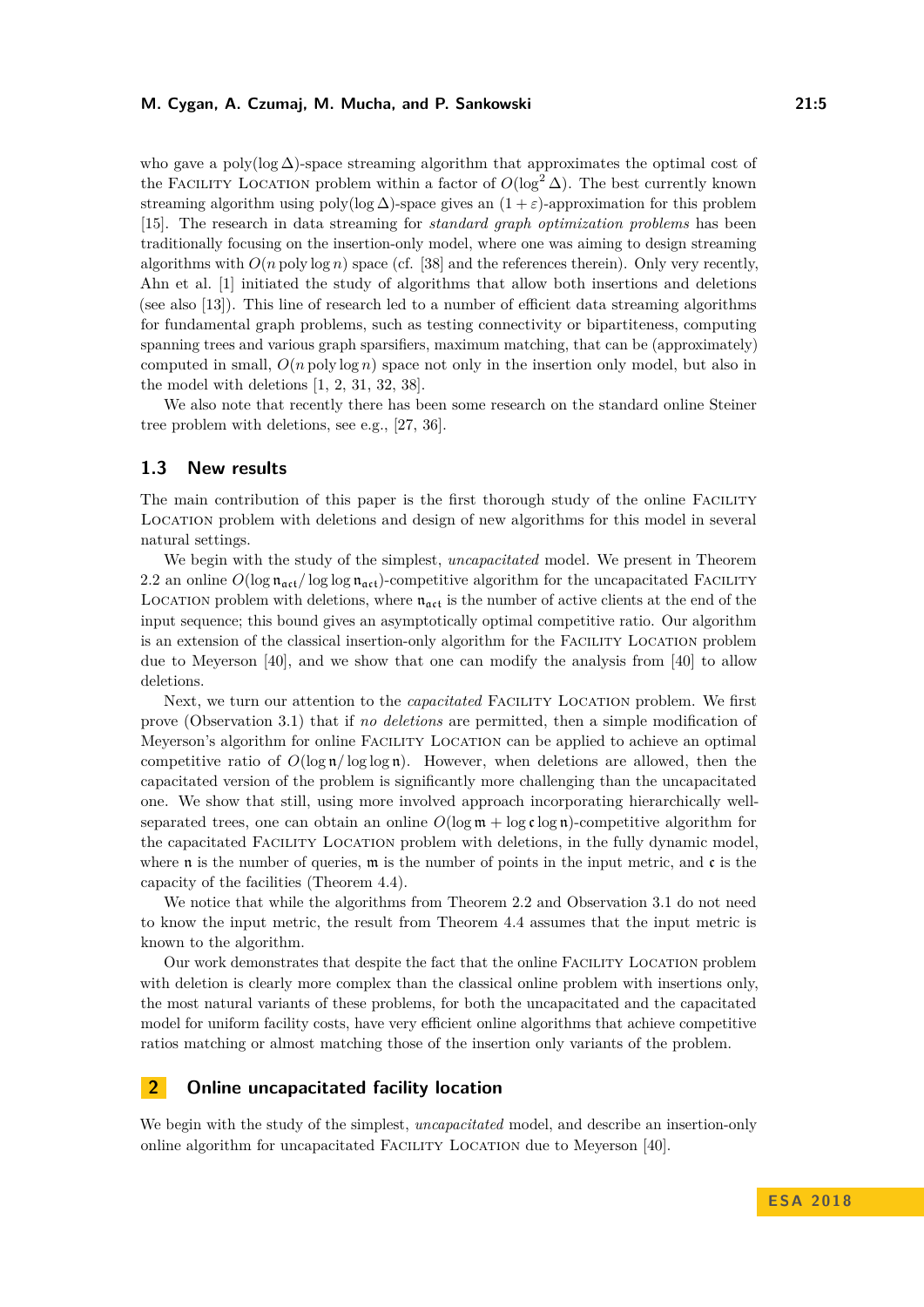#### **21:6 Online Facility Location with Deletions**

#### **Algorithm M:**

When a new demand point *x* arrives then find its nearest open facility *y* and set  $d_x$  =  $\min{\{\text{dist}(x, y), 1\}}$ . Next, with probability  $d_x$  open a new facility at point x and assign x to it; otherwise, assign *x* to *y*.

Meyerson [\[40\]](#page-14-3) proved that Algorithm M is  $O(\log n / \log \log n)$ -competitive in the model with insertions only (see also [\[22,](#page-13-4) [23\]](#page-13-10)).

The most natural approach to obtain an online algorithm for the Facility Location problem with deletions is to attempt to modify Algorithm M. Indeed, there is a simple modification of Algorithm M that addresses the deletions. The following Algorithm M\* proceeds as in Algorithm M, except that when a facility is removed, it reprocesses all the points that are now not assigned to any facility using the original algorithm.

#### **Algorithm M\*:**

When a new demand point *x* arrives then find its nearest open facility *y* and set  $d_x$  $\min{\{\text{dist}(x, y), 1\}}$ . Next, with probability  $d_x$  open a new facility at point *x* and assign *x* to it; otherwise, assign *x* to *y*.

When a point x that is an open facility is to be deleted, then reassign all points assigned to *x* using the algorithm for the insertions.

While it is appealing to hope that Algorithm  $M^*$  has performance similar to that of Algorithm M for insertions only, but in fact asymptotically, it does no better than opening facilities at all points.

<span id="page-5-0"></span> $▶$  **Claim 2.1.** *Algorithm M<sup>\*</sup> has competitive ratio of*  $Ω(n_{\text{act}})$ *.* 

**Proof.** For any  $k \in \mathbb{N}_+$ , consider a star metric with center  $\mathfrak{o}$  connected to points  $\mathcal{X} =$  ${x_1, \ldots, x_k}$  at distance  $\varepsilon = \frac{1}{k}$  from  $\rho$ . Consider the following input sequence:

- **1.** Add  $k^2$  clients  $a_1, \ldots, a_{k^2}$  located at  $\mathfrak{o}$ .
- **2.** For each  $i = 1, \ldots, k$  add a client  $b_i$  located at  $x_i$ .
- **3.** Remove the clients  $a_1, \ldots, a_{k^2-1}$  in that order.

We will analyze the performance of algorithm *M*<sup>∗</sup> in the above scenario. While doing that, we assume that whenever clients are reassigned, they are reassigned in the order in which they were originally assigned.

Consider the first two stages, when all the clients are added. In step 1, client  $a_1$  opens a facility and then all other clients at  $\mathfrak o$  connect to  $a_1$ . In step 2, each  $b_i$  opens a facility with probability  $\varepsilon$  and connects to  $a_1$  otherwise. For the remainder of the analysis, let us assume that at least one of the clients  $b_j$  opens a facility. This happens with probability  $p_1 = 1 - (1 - \varepsilon)^k = \Omega(1).$ 

Next, we remove  $a_1$  and reassign all other clients assigned to  $a_1$ . One by one, each client at  $\mathfrak o$  flips a coin and with probability  $\varepsilon$  connects to one of the  $b_i$ 's; otherwise it opens a facility. As soon as some  $a_i$  opens a facility, all other clients at  $\mathfrak o$  connect to  $a_i$ , and each client at  $\mathcal X$  that has not yet opened a facility (and hence was initially connected to  $a_1$ ) does so with probability  $\varepsilon$ ; otherwise it connects to  $a_i$ . If no  $a_i$  opens a facility, then each client at X that has not yet opened a facility, opens one with probability 2*ε*, and otherwise it connects to one already open facility at some  $b_j$ .

We then remove all other clients  $a_2, \ldots, a_{k^2-1}$ . Each time the client removed has a facility opened, the scenario described in the previous paragraph repeats. Removal of a client with no facility opened has, of course, no effect on the other clients.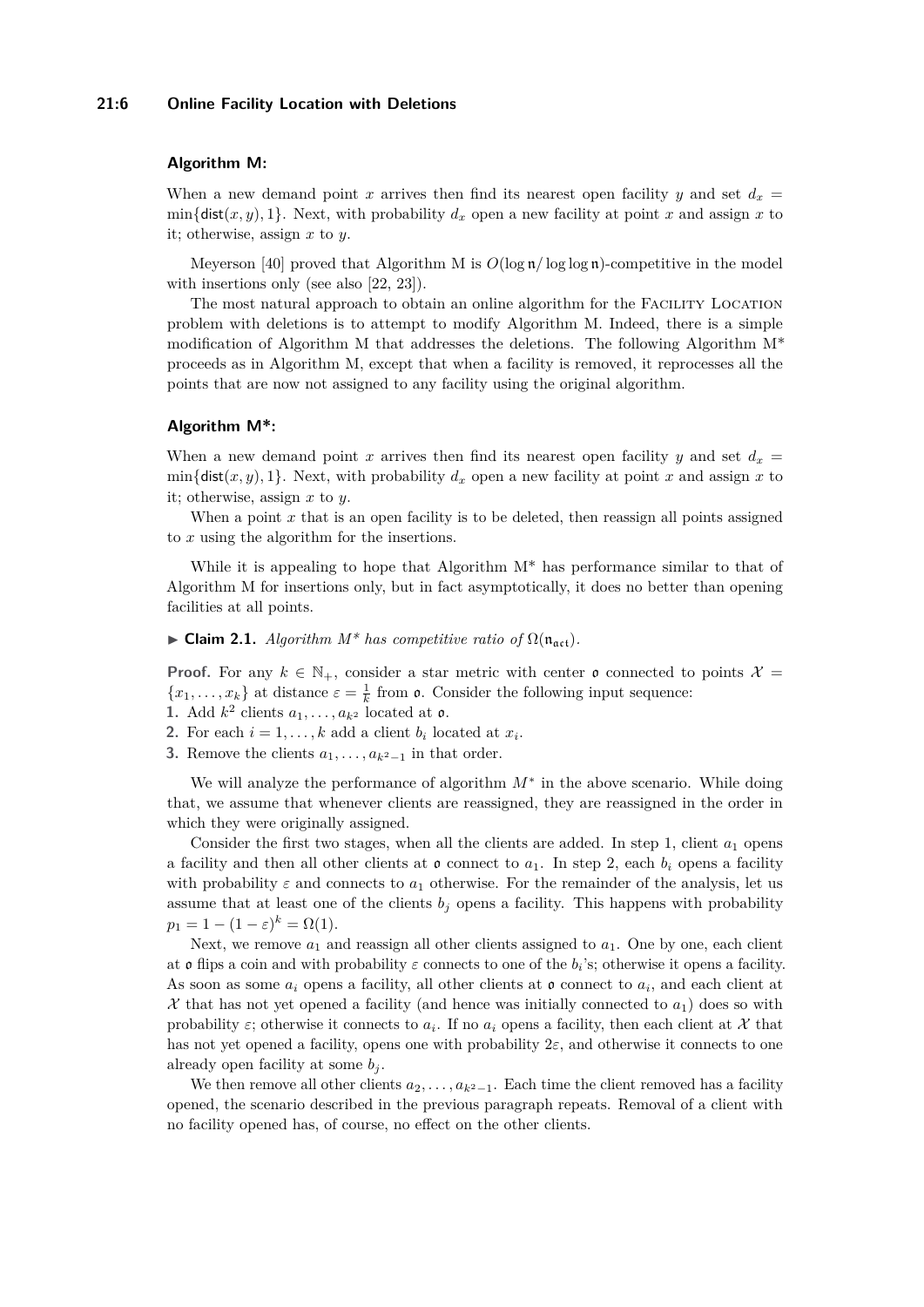Note that each time we remove a client at  $\mathfrak o$  that has a facility open, each of the  $b_i$ 's opens a facility with probability at least  $\varepsilon$ , unless it has already opened a facility. How many times does that happen? Let us count the number of  $a_i$ 's with  $2 \le i \le k^2 - 1$  that at some moment open a facility (and then get removed). Each of the  $a_i$ 's flips a coin exactly once (which corresponds to the situation that at some moment we have already removed  $a_1, \ldots, a_j$ for some  $j < i$ , and there is no facility open at  $a_{i+1}, \ldots, a_{i-1}$ , with points  $a_{i+1}, \ldots, a_{i-1}$ connected to facilities from  $\mathcal{X}$ ). Furthermore, the coin flip for  $a_i$  is independent from coin flips made by  $a_2, \ldots, a_{i-1}, a_{i+1}, \ldots, a_{k^2-1}$ . Therefore the number of  $a_i$ 's that at some moment open a facility and then get removed has the binomial distribution with parameters  $k^2 - 2$ and  $\varepsilon$ . Hence, by Chernoff bound, with probability  $p_2 \geq 1 - e^{-\varepsilon(k^2 - 2)/6} = \Omega(1)$ , there are at least  $\varepsilon(k^2-2)/2 \geq k/2-1$  of those clients. Therefore, we can conclude that each  $b_j$  opens a facility with probability at least  $p_3 = 1 - (1 - \varepsilon)^{k/2 - 1} = \Omega(1)$ .

The optimal offline solution opens a facility at  $a_{k^2}$  and connects all points  $b_1, \ldots, b_k$ to  $a_{k^2}$ , and it has cost  $1 + \varepsilon k = 2$ . On the other hand, with probability  $p_1p_2 = \Omega(1)$ algorithm  $M^*$  opens at least  $kp_3 = \Omega(k)$  facilities from  $b_1, \ldots, b_k$  in expectation. This gives an  $\Omega(k) = \Omega(\mathfrak{n}_{\mathfrak{act}})$  competitive ratio. So asymptotically  $M^*$  does no better than just opening facilities at all points.

# <span id="page-6-1"></span>**2.1 Asymptotically optimal competitive ratio for uncapacitated facility location with deletions**

Claim [2.1](#page-5-0) shows one of the main challenges that online algorithms with deletions must cope with: we cannot let points attempt to open a facility too frequently, since then we would open too many facilities, and at the same time we have to be able to open some facilities in the neighborhood of the facilities that we are closing. To address this challenge we have to provide a delicate online strategy that will maintain a right balance between these two desirables.

#### **Algorithm 1:**

**Newly arriving points:** When a new demand point *x* arrives then find its nearest open facility *y* and set  $d' = \min\{\text{dist}(x, y), 1\}$ . With probability *d*' open a new facility at point *x* and assign *x* to it; otherwise, assign *x* to *y* and set  $p_x := d'$ . (The algorithm will memorize  $p_x$  for future use.)

**Deletion:** When a point that is *not an open facility* is to be deleted, then just remove that point.

When a point that is an *open facility* is to be deleted, then reassign all points assigned to it: When a point x is to be reassigned, then find its nearest open facility  $y$  and set  $d' = \min\{\text{dist}(x, y), 1\}$ . Let  $p_x$  be the last value used in the processing of *x*. If  $d' \leq 2p_x$ , then assign  $x$  to  $y$ ; otherwise with probability  $d'$  open a new facility at  $x$ ; else, with probability  $1 - d'$  assign *x* to *y* and set  $p_x := d'$ .

The following theorem analyzes the performance of Algorithm 1.

<span id="page-6-0"></span>**Findmen 2.2.** *Algorithm 1 is*  $O(\log n_{\text{act}}/\log \log n_{\text{act}})$ *-competitive, where*  $n_{\text{act}}$  *is the number of active clients at the end of the input sequence (in particular, as* n *is the input length, we have*  $\mathfrak{n}_{\mathfrak{act}} \leq \mathfrak{n}$ *).* 

**Proof.** We follow the approach of Meyerson [\[40\]](#page-14-3), with special care taken to deal with deletions.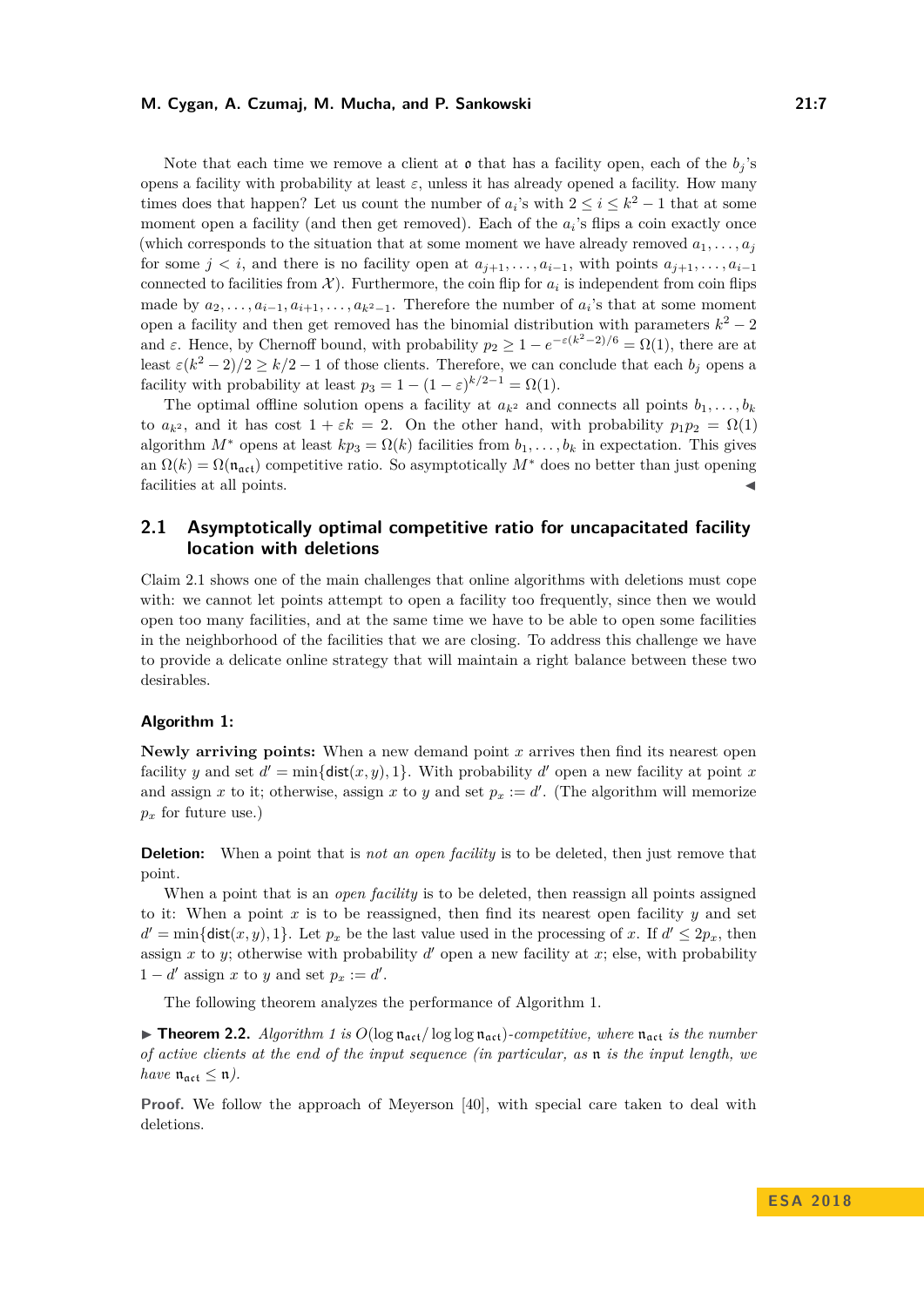#### **21:8 Online Facility Location with Deletions**

Consider any optimal solution. For a fixed facility *v*, let *S* be the set of clients connected to *v* in the optimal solution. Let *d* <sup>∗</sup> be the average distance from the points of *S* to *v*. We split *S* into  $h + 1$  subsets  $S_0, S_1, \ldots, S_h$ , where  $h = \lfloor 2 \log |S| / \log \log |S| \rfloor$ . Points in  $S_0$  are at distance at most  $d^*$  from *v*. For  $1 \leq i \leq h$ , points in  $S_i$  are at distance greater than  $d^*(\log |S|)^{(i-1)/2}$ , but at most  $d^*(\log |S|)^{i/2}$  from *v*. Note that each point is contained in some  $S_i$ , as  $d^*(\log |S|)^{h/2} \ge d^*|S|$ , and a single client at distance more than  $d^*|S|$  would contradict the average distance *d* ∗ .

For each set  $S_i$  we split the time into two epochs: the second epoch starts when the first point in  $S_i$  becomes an open facility in the solution of the algorithm – note that the second epoch might never start.

Consider the first epoch of some  $S_i$ . The part of the cost of the final solution incurred by the points in  $S_i$  during the first epoch is the total connection cost of these points at the end of the first epoch plus possibly a single opening cost. The connection cost of a point  $x \in S_i$ is upper bounded by twice the probability of the last coin flip of *x*, regardless of whether that connection was preceded by a coin flip or not. To bound the total connection cost of  $S_i$ in the first epoch it is therefore enough to bound the sum of the probabilities of all the coin flips related to  $S_i$  made during that epoch.

<span id="page-7-0"></span>I **Lemma 2.3.** *The expected value of the sum of the probabilities of the coin flips related to points in*  $S_i$  *and made before the first facility in*  $S_i$  *opens is at most* 1*.* 

**Proof.** Let  $P_1, P_2, \ldots, P_M$  be the probabilities of all coin flips (with non-zero probabilities) made for points in  $S_i$  and let  $X_1, X_2, \ldots, X_M$  be the outcomes of these coin flips, so that  $P[X_j = 1] = P_j$  (note that each  $P_j$  is a random variable, and not a constant since its value might possibly depend on earlier coin flips). Also, add to both sequences a virtual "sentinel" coin flip with  $P_{M+1} = 1$ ,  $X_{M+1} = 1$ . Define  $Z_0 = 0$  and  $Z_{j+1} = Z_j + P_{j+1} - X_{j+1}$  for  $j = 1, \ldots, M + 1$ . Then the sequence  $\{Z_j\}$  forms a martingale. Let  $T = \min\{j > 0 : X_j = 1\}$ be the position of the first heads in  $\{X_i\}$ . Note, that *T* is well defined, since  $X_{M+1} = 1$ . Also note, that  $T = \min\{j > 0 : Z_j \le Z_{j-1}\}$ , i.e., *T* is a stopping time for  $\{Z_j\}$ . Since *T* is bounded, from the Doob's optional stopping time theorem we get that  $E[Z_T] = E[Z_0] = 0$ . However, we also have

$$
Z_T = \sum_{j=1}^T P_j - 1,
$$

and thus the claim follows. Note that the claim does not hold with equality, since the above expression might include the virtual coin flip added to make *T* well defined.

It follows that the total cost incurred by the points of *S<sup>i</sup>* during the first epoch is a constant, so the overall cost of the first epoch is  $O(h)$ .

Consider now the cost incurred by any point  $x \in S_i$  in the second epoch. If *x* does not make any coin flips in the second epoch, then any connection made by  $x$  has cost upper bounded by  $2d^*(\log |S|)^{i/2}$ , since there is an open facility in  $S_i$  at this point. Consider now the case when *x* does make a coin flip during the second epoch. We then upper bound the cost of the last connection made by *x* by twice the probability of the last coin flip of *x*. We also need to bound the cost of a facility that *x* might potentially open. The expected number of facilities opened by  $x$  is the sum of the probabilities of all its coin flips. Each term in this sum is at least twice the previous one, and so the expected number of facilities opened by *x* is at most twice the probability of the last coin flip of *x*. This probability is at most  $2d^*(\log |S|)^{i/2}$  since there is an open facility in  $S_i$ .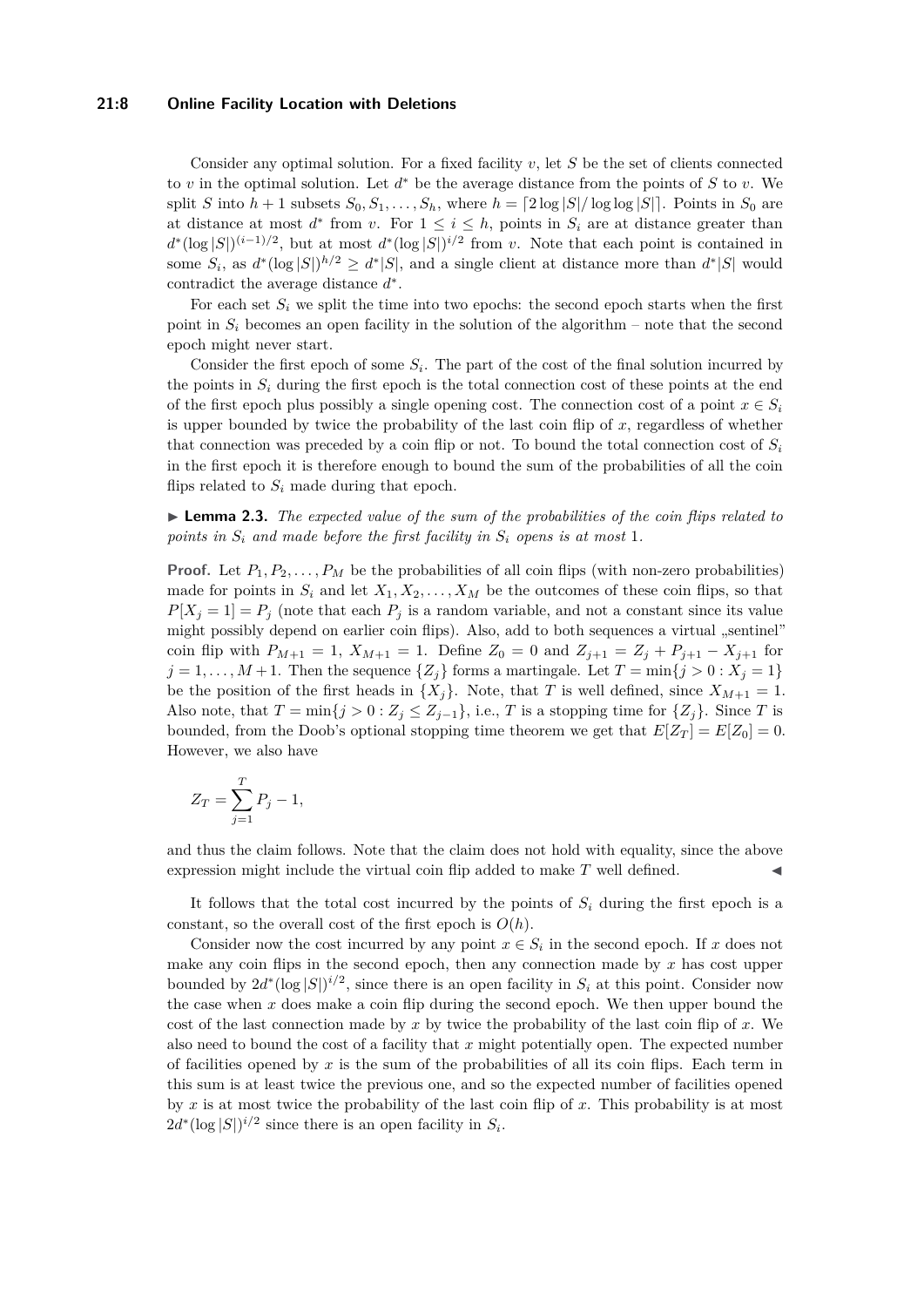To sum up, the total cost incurred by  $x \in S_i$  during the second epoch is at most  $8d^*(\log |S|)^{i/2}$ . Consider first the case where  $S_i$  is not the innermost layer, i.e.,  $0 < i \leq h$ . Any  $x \in S_i$  is then connected to *v* in the optimum solution, and thus incurs a cost of at least  $d^*(\log |S|)^{(i-1)/2}$ . Therefore, the cost incurred by such x in the second epoch is at most  $\sqrt{\log |S|}$  times the corresponding cost in the optimal solution. Consider now the innermost layer. For any client in  $S_0$  Algorithm 1 pays at most  $O(d^*)$ , leading to  $O(d^*|S_0|)$  total cost of the second epoch, which by the definition of  $d^*$  is at most a constant factor more than the connection cost payed by the optimal algorithm.

Note that in the analysis we completely ignore the cost generated by the clients, that are removed during the course of the algorithm, as those clients in the end generate no cost to Algorithm 1.

Since even in the incremental model (when points can only arrive, not vanish) there is an  $\Omega(\log n/\log \log n)$ -lower bound (cf. [\[22\]](#page-13-4)), Algorithm 1 is optimal up to a constant factor.

# <span id="page-8-1"></span>**3 Capacitated online facility location (with insertions only)**

Our result in Theorem [2.2](#page-6-0) shows that for uncapacitated Facility Location with deletions, one can extend the approach from earlier works (see [\[40\]](#page-14-3) and also [\[22\]](#page-13-4)) to design online algorithms that achieve asymptotically optimal competitive ratio. However, the model of *capacitated* Facility Location with deletions is significantly more complex. Still, in the most basic case, the model *with insertions only*, we observe that Algorithm M can be extended to the model of capacitated Facility Location. We run Algorithm M with a single modification: the nearest facility *y* now is the nearest facility that is not fully saturated, that is, that has still available capacity.

<span id="page-8-0"></span> $\triangleright$  **Observation 3.1.** *Algorithm M in the capacitated case is*  $O(\log n / \log \log n)$ *-competitive in the model with insertions only.*

Proof. We only sketch the proof, since it is a straightforward modification of the original proof of Meyerson [\[40\]](#page-14-3) and Fotakis [\[22\]](#page-13-4). Similarly as described in the proof of Theorem [2.2,](#page-6-0) we partition the set *S* of clients connected to some open facility *v* into subsets  $S_0, \ldots, S_h$ depending on their distance to *v*. What is different from the analysis of Meyerson and Fotakis is the way in which we split time into epochs for each layer  $S_i$ , as here the first and second epoch can possibly interlace. Formally, the cost incurred by a client belongs to the first epoch, if at the moment when the client appears there is no unsaturated open facility in the layer  $S_i$ . If there is an unsaturated open facility in the layer  $S_i$ , then the cost incurred by the client is classified to the second epoch.

The total cost of clients of the first epoch is bounded by Lemma [2.3,](#page-7-0) and is at most  $\ell + \mathfrak{n}/\mathfrak{c}$ , where  $\ell$  is the total number of sets  $S_i$ , as at most  $\mathfrak{n}/\mathfrak{c}$  facilities may be saturated during the course of the algorithm. Note that  $\ell$  is exactly  $(h + 1) = O(\log n / \log \log n)$  times greater than the number of open facilities in the optimal solution. Also, as each facility can serve only c clients, the term  $n/c$  is not greater than the cost of the optimal solution.

The cost of clients of the second epoch is bounded as in the proof of Theorem [2.2,](#page-6-0) i.e., Algorithm M pays at most  $d^*(\log |S|)^{i/2}$  for each client from  $S_i$ , whereas optimal solution pays at least  $d^*(\log |S|)^{(i-1)/2}$ , assuming  $i > 0$ . The cost of clients from  $S_0$  is bounded analogously as in the proof of Theorem [2.2.](#page-6-0)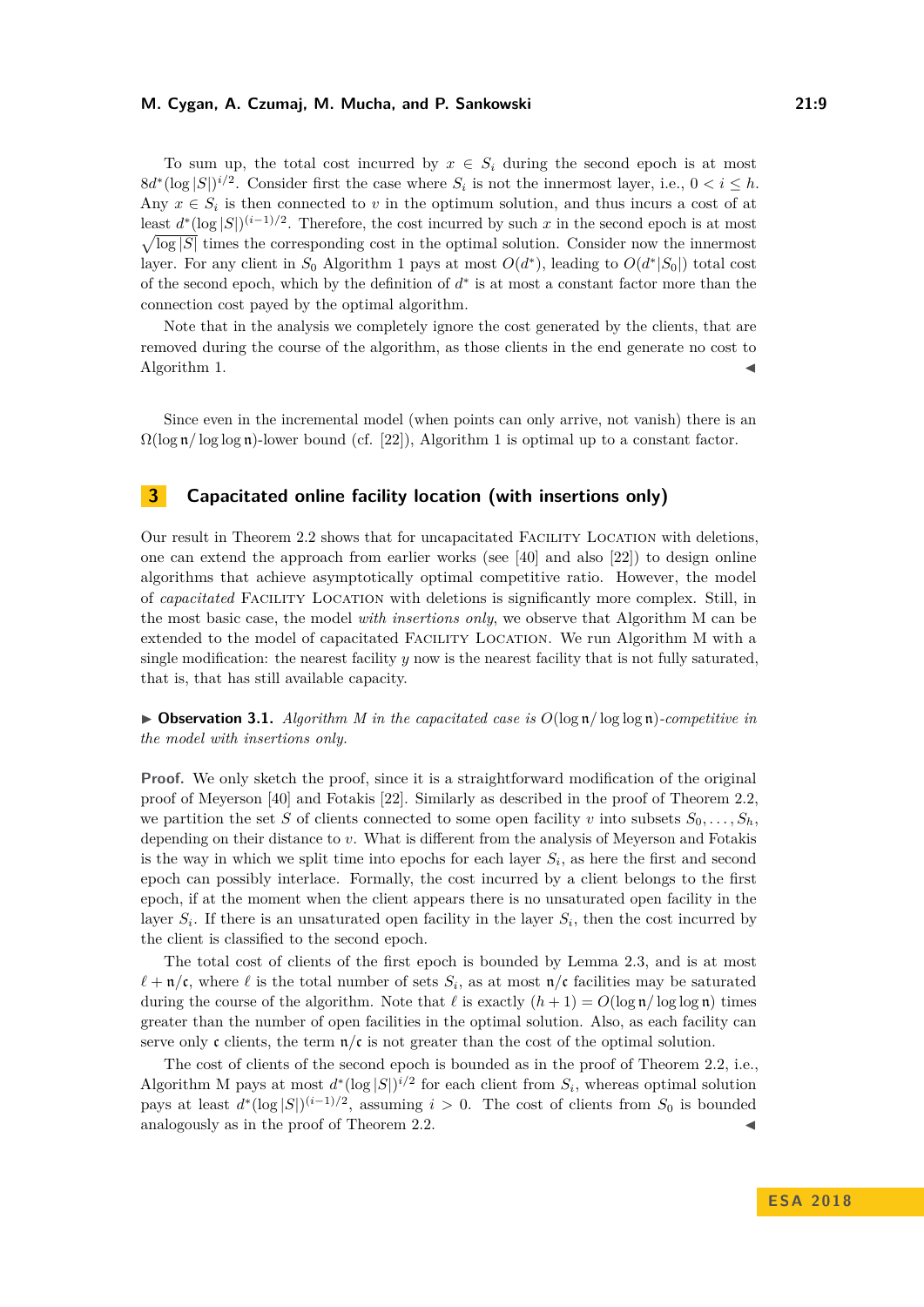# **4 Capacitated facility location with deletions**

The result in Section [3](#page-8-1) may give a hope that also our result from Theorem [2.2](#page-6-0) for uncapacitated Facility Location with deletions can be easily extended to the model of *capacitated* Facility Location with deletions. For example, let us think of a simple extension of Algorithm 1 to the capacitated case. Perhaps the most natural idea is to let *d* be the distance to the closest open unsaturated facility, i.e., a facility which still can serve additional clients. Unfortunately this line of reasoning does not lead to a meaningful competitive ratio, because in the case when all the clients arrive at the same location all the distances are equal to zero and therefore such a modified version of Algorithm 1 would be deterministic. Playing against a deterministic algorithm is very convenient for the adversary, as the adversary might remove all the clients which were not turned into open facilities by the algorithm, leading to  $\Omega(\mathfrak{c})$ competitive ratio.

One natural idea to introduce randomness to the algorithm is to increase the value of *d*, so that even if the distance to the closest facility is zero, the client might still decide to open a new facility. However, this idea alone does not seem to lead to any reasonable competitive factor. Below, we present a typical hard example for one possible implementation of this idea. (Note, that this competitive ratio is as bad as the one obtained by an algorithm that opens facilities in all input points.)

 $\triangleright$  **Claim 4.1.** Let A be Algorithm 1 modified, so that d is the maximum of the distance to *the closest unsaturated facility and*  $10/\mathfrak{c}$ *. Then, the competitive ratio of* A *is*  $\Omega(\mathfrak{c})$ *.* 

**Proof.** Consider a star metric with the center  $\rho$  and the remaining  $10c^2$  points at distance  $\frac{1}{2}$  from  $\mathfrak{o}$ . Let us analyze the performance of A on the following input sequence. First, we repeat c times the following insertion: insert a point at  $\mathfrak o$  and then 10c points in different leaves of the metric, and then, at the end, remove all points located in the leaves.

The optimal solution will have one open facility at one of the  $\mathfrak c$  points located at  $\mathfrak o$ , and so the optimal cost is 1. We claim that the expected size of the solution found by  $\mathcal A$  is  $\Omega(\mathfrak{c})$ .

To see this, consider a single round of insertions. If at the beginning of the round, there are no unsaturated facilities at  $\mathfrak{o}$ , then one is created with probability  $\Theta(1)$ . If that happens, then each of the clients inserted at the leaves opens a facility with probability  $\frac{1}{2} + 10/\mathfrak{c}$  until the facility is saturated. Since there are 10c such clients, w.h.p. the facility gets saturated. It also follows, that for any round, w.h.p. there are no unsaturated facilities at  $\rho$  at the beginning of the round.

The expected number of facilities opened at  $\mathfrak o$  is the sum over all rounds of insertions of the probabilities that a facility is open at the beginning of the round. Based on the observations of the previous paragraph, this probability is  $\Theta(1)$  for each round, and the claim follows.

### **4.1 Hierarchically well-separated trees and facility location**

We will present an online algorithm for the *capacitated* FACILITY LOCATION problem in the fully dynamic setting with low competitive ratio, with both insertions and deletions. We begin with a brief overview. We will assume that (unlike in the rest of the paper) *the input metric is given in advance*, V is the set of all points in the metric space, and m is the number of points in the metric space,  $\mathfrak{m} = |V|$ . We use the embedding of the original metric space into hierarchically well-separated trees (cf.  $[9, 10, 18]$  $[9, 10, 18]$  $[9, 10, 18]$  $[9, 10, 18]$  $[9, 10, 18]$ ), on which we run our FACILITY Location algorithm. Once we run the algorithm on a hierarchically well-separated tree  $\mathfrak{T}$ , for every open facility, we will evenly split its capacity into  $\mathfrak{h} = O(\log \mathfrak{c})$  parts and then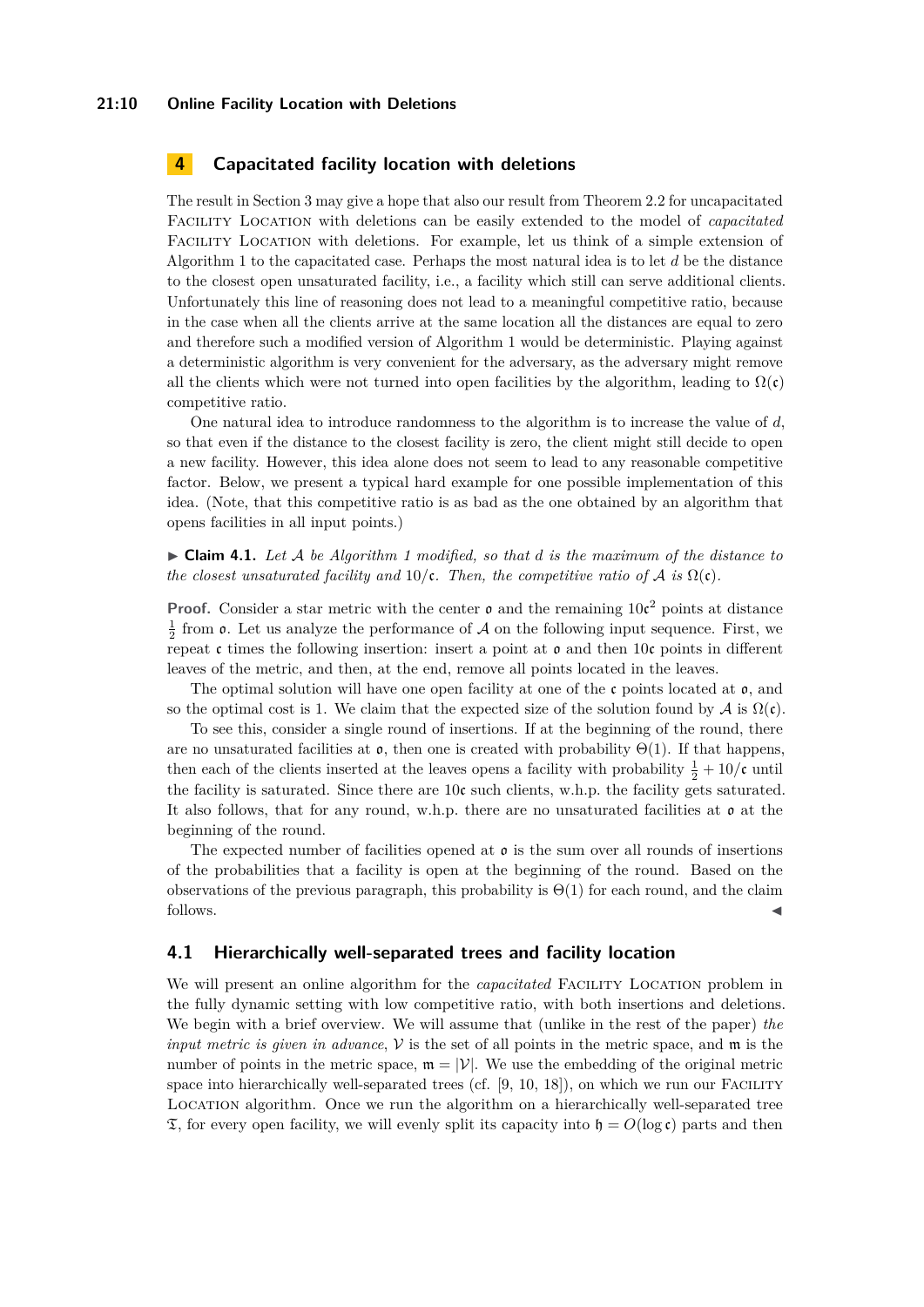allocate each partial capacity solely to the points in one of h areas we will define later. Then we use a key property which ensures that every point *v* that would use an open facility *u* in the offline uncapacitated optimal solution, to find a replacement facility with still available capacity that is at the same distance from *v* in  $\mathfrak{T}$  as the distance from *u* to *v* in  $\mathfrak{T}$ .

Our approach relies on the concept of *hierarchically well-separated trees (HSTs)*, which are metric spaces defined on the leaves of weighted rooted trees (cf. [\[9,](#page-12-13) [10,](#page-12-14) [18\]](#page-13-16)). It is known (see [\[18\]](#page-13-16)) that for every metric space, there is an HST with stretch  $O(\log m)$ . Let  $\mathfrak T$  be such an HST for the metric given in our instance. Let the level of an internal node in the tree  $\mathfrak T$ be the number of edges on the path to the root. Let  $\Delta$  denote the diameter of the resulting metric space. In our paper, we will assume, without loss of generality, that the diameter of the original metric space is  $\Delta = 1$ . (Indeed, if a pair of points is at distance larger than 1, then in the Facility Location problem we will never allocate one of them to another, since it is always cheaper to pay 1 to open a new facility; therefore, we can treat any distance larger than 1 as equal to 1.) We also modify short distances in the metric, that is, for any pair of points in the metric we assume their distance is at least  $1/c$ . Note that as  $n_{\text{act}}/c$  is a lower bound on the cost of the optimum solution such modification of the metric increases the cost of the optimum solution at most by a constant factor. Then using the framework of HSTs, we will assume that the metric in the instance of capacitated online Facility LOCATION we are solving is a shortest paths metric in a tree  $\mathfrak T$  of depth  $\mathfrak h = \log \mathfrak c$ , satisfying the following conditions:

- any edge connecting vertices of depth *i* and  $i + 1$  is of length  $2^{-i}$ ,
- the set of potential clients are leaves of  $\mathfrak{T}$ , m.
- all leaves of  $\mathfrak T$  are at the same depth  $\mathfrak h$ .  $\mathbf{r}$

 $\triangleright$  **Definition 4.2.** For two leaves *u*, *v* of  $\mathfrak{T}$ , define dist\_log(*u*, *v*) =  $\vert$  − log dist<sub> $\mathfrak{T}(u, v)\vert$ </sub>.

Less formally,  $dist\_\mathrm{log}(u, v)$  is the depth of the lowest common ancestor of *u* and *v* in  $\mathfrak{T}$ . which follows from the assumption that the weights of edges of  $\mathfrak T$  are powers of two depending on their depth. From the triangle inequality we have the following property.

► Claim 4.3. *For*  $u, v, w \in V$  *we have* dist  $log(u, w) > min\{dist \log(u, v), dist \log(v, w)\}.$ 

# **4.2 Algorithm for fully dynamic capacitated facility location in HSTs**

In this section, we present an algorithm for fully dynamic capacitated Facility Location in a hierarchically well-separated tree  $\mathfrak{T}$ , Algorithm 2. We will analyze its performance in the next section.

We will assume the input metric space is the shortest path metric in a hierarchically well-separated tree  $\mathfrak T$ , with all input points coming from the leaves of  $\mathfrak T$ , as defined in the previous section. In the algorithm below, when a new facility is opened at a point *v*, then its capacity c is evenly split into h parts, denoted as functions  $cap_i(v)$  for  $0 \le i \le h$ . We will design the algorithm so that the capacity  $cap_i(v)$  will be used solely by clients *u* such that dist  $log(u, v) = i$ , that is, by the clients such that the lowest common ancestor of *u* and *v* in T is of depth *i*. Apart from that constraint, the algorithm mimics Algorithm 1 from Section [2.1.](#page-6-1)

### **Algorithm 2:**

```
insert v:
\blacksquare Call connect(v).
delete v:
For all clients of v (in arbitrary order) call connect(u).
```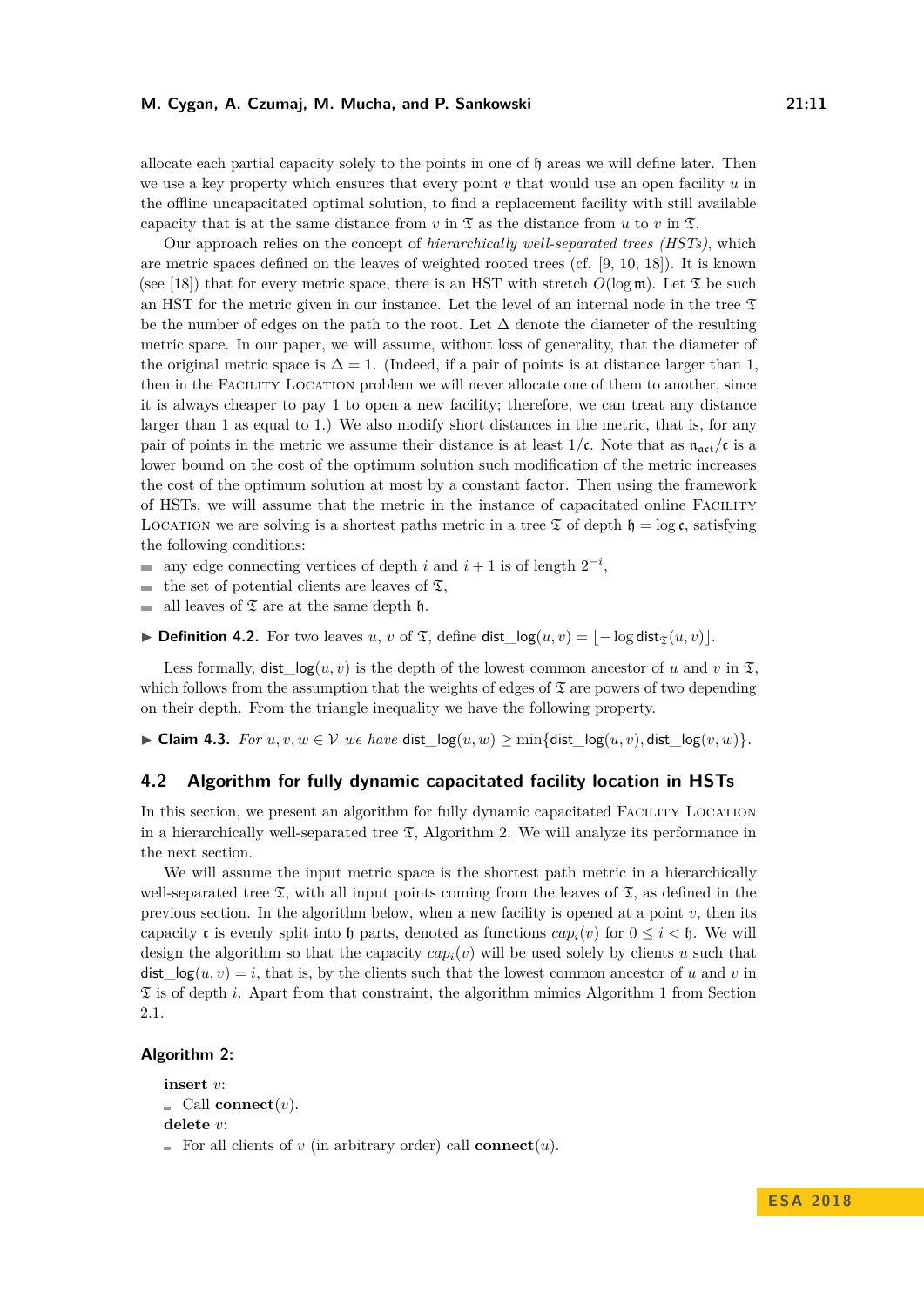**connect** *v*:

- If max<sub>*v*</sub> is undefined, then set max<sub>*v*</sub> = 0.
- Let *u* be the closest point to *v* such that  $cap_i(u) > 0$ , where  $i = \text{dist } log(u, v)$ .
- If such *u* does not exist, then **open** $(v)$  and **exit**.
- $p = \min\{1, \textsf{dist}_\mathfrak{T}(u,v) + \frac{12 \ \mathfrak{h} \ln \mathfrak{n}}{\mathfrak{c}}\}.$
- If  $p \leq 2 \max_v$ , then connect *v* to *u* and decrease  $cap_i(u)$  by one.
- Otherwise: (i) set  $\max_{v} = p$ , (ii) with probability *p* **open** $(v)$ , and with probability  $1-p$  connect *v* to *u* and decrease  $cap_i(u)$  by one.

**open** *v*:

- $\blacksquare$  Open a facility at *v*.
- For each  $0 \leq i < \mathfrak{h}$  set  $cap_i(v) = |\mathfrak{c}/\mathfrak{h}|$ .

In the full version of this paper we prove the following main result for the capacitated case of Facility Location with deletion.

<span id="page-11-0"></span>**Integration 4.4.** There is an  $O(\log m + \log c \log n)$ -competitive online algorithm for capacitated Facility Location *with deletions.*

# **5 Conclusions**

In this paper we present the first thorough study of natural variants of the online FACILITY Location problem, when the clients and facilities are not only allowed to arrive to the system, but they can also depart from the system at any moment. In this fully-dynamic online problem, we study two fundamental settings: uncapacitated and capacitated FACILITY LOCATION for uniform facility costs. For uncapacitated Facility Location, we design an extension of the classical insertion-only randomized algorithm for the Facility Location problem due to Meyerson [\[40\]](#page-14-3), and show that it achieves an asymptotically optimal competitive ratio of  $O(\log n_{\text{act}}/\log \log n_{\text{act}})$  (Theorem [2.2\)](#page-6-0). The capacitated FACILITY LOCATION is more complex, and here we first show (Observation [3.1\)](#page-8-0) that if no deletions are allowed, then one can achieve an asymptotically optimal competitive ratio of  $O(\log n / \log \log n)$ , the same bound as it is known for the uncapacitated variant. When deletions are allowed, the task is more challenging, but we still are able to incorporate the framework of hierarchically well-separated trees to obtain an online  $O(\log m + \log \mathfrak{c} \log n)$ -competitive algorithm for the capacitated Facility Location problem with deletions (Theorem [4.4\)](#page-11-0).

Our work demonstrates that despite the fact that the online Facility Location problem with deletion is clearly more complex than the classical online problem with insertions only, the most natural variants of these problems, for both the uncapacitated and the capacitated model for uniform facility costs, have very efficient online algorithms that achieve competitive ratios matching or almost matching those of the insertion only variants of the problem. It is an interesting open problem whether one can improve the competitive ratio for the capacitated case with deletions, in particular whether it is possible to remove the dependence on m.

#### **References**

<span id="page-11-1"></span>**<sup>1</sup>** Kook Jin Ahn, Sudipto Guha, and Andrew McGregor. Analyzing graph structure via linear measurements. In *Proceedings of the 23rd Annual ACM-SIAM Symposium on Discrete Algorithms (SODA'2012)*, pages 459–467. Society for Industrial and Applied Mathematics, 2012.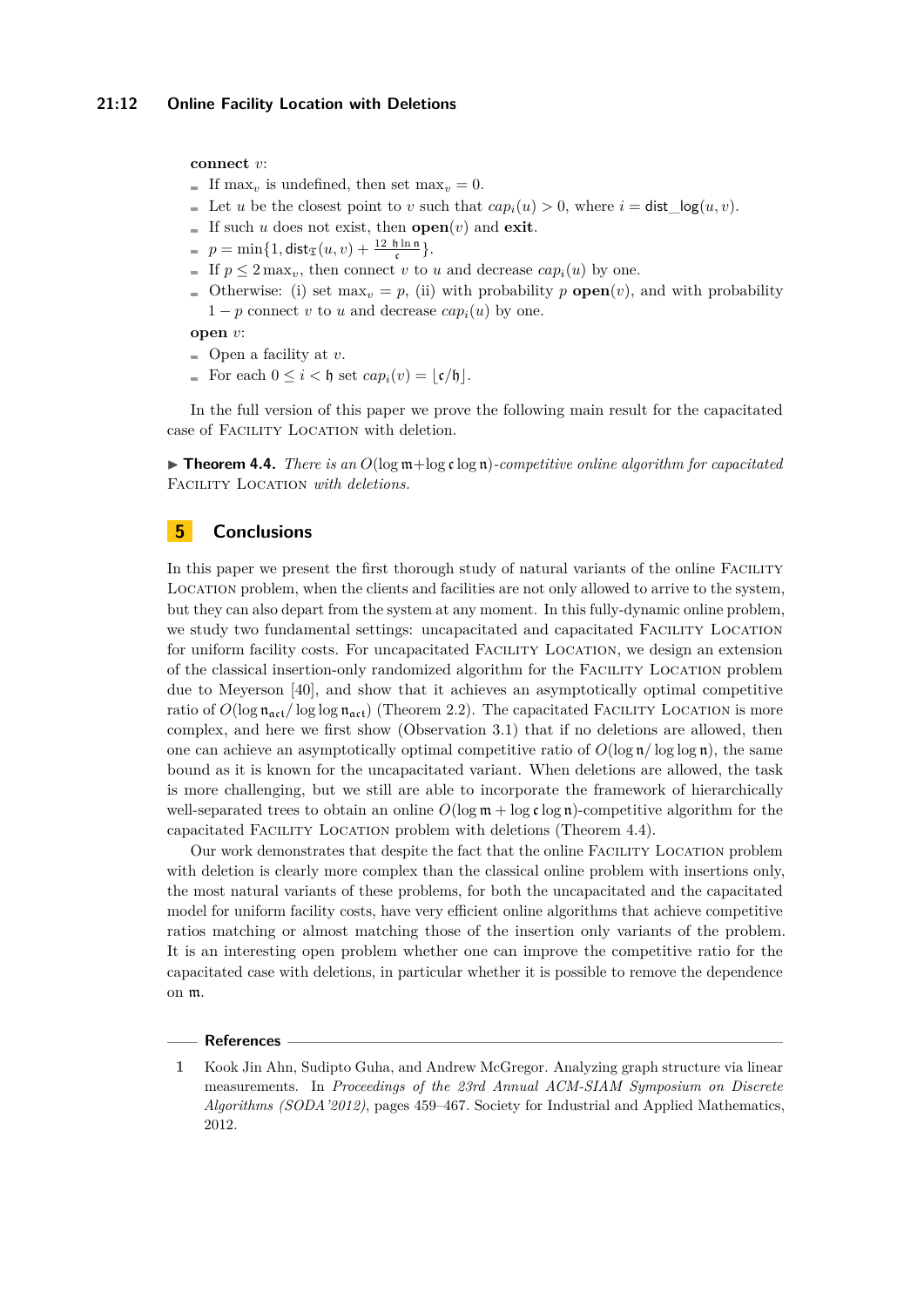- <span id="page-12-12"></span>**2** Kook Jin Ahn, Sudipto Guha, and Andrew McGregor. Spectral sparsification in dynamic graph streams. In *Proceedings of the 17th International Workshop on Approximation, Randomization, and Combinatorial Optimization (RANDOM'2013)*, pages 1–10. Springer Verlag, Berlin, Heidelberg, 2013.
- <span id="page-12-3"></span>**3** Noga Alon, Baruch Awerbuch, Yossi Azar, Niv Buchbinder, and Joseph (Seffi) Naor. A general approach to online network optimization problems. *ACM Transactions on Algorithms*, 2(4):640–660, 2006. [doi:10.1145/1198513.1198522](http://dx.doi.org/10.1145/1198513.1198522).
- <span id="page-12-9"></span>**4** Hyung-Chan An, Ashkan Norouzi-Fard, and Ola Svensson. Dynamic facility location via exponential clocks. *ACM Transactions on Algorithms*, 13(2):21:1–21:20, 2017. [doi:10.](http://dx.doi.org/10.1145/2928272) [1145/2928272](http://dx.doi.org/10.1145/2928272).
- <span id="page-12-0"></span>**5** Hyung-Chan An, Mohit Singh, and Ola Svensson. LP-based algorithms for capacitated facility location. *SIAM Journal on Computing*, 46(1):272–306, 2017. [doi:10.1137/151002320](http://dx.doi.org/10.1137/151002320).
- <span id="page-12-4"></span>**6** Aris Anagnostopoulos, Russell Bent, Eli Upfal, and Pascal Van Hentenryck. A simple and deterministic competitive algorithm for online facility location. *Information and Computation*, 194(2):175–202, 2004. [doi:10.1016/j.ic.2004.06.002](http://dx.doi.org/10.1016/j.ic.2004.06.002).
- <span id="page-12-5"></span>**7** Aris Anagnostopoulos, Fabrizio Grandoni, Stefano Leonardi, and Piotr Sankowski. Online network design with outliers. *Algorithmica*, 76(1):88–109, 2016. [doi:10.1007/](http://dx.doi.org/10.1007/s00453-015-0021-y) [s00453-015-0021-y](http://dx.doi.org/10.1007/s00453-015-0021-y).
- <span id="page-12-8"></span>**8** Mihai Badoiu, Artur Czumaj, Piotr Indyk, and Christian Sohler. Facility location in sublinear time. In *Proceedings of the 32nd Annual International Colloquium on Automata, Languages and Programming (ICALP'2005)*, volume 3580 of *Lecture Notes in Computer Science*, pages 866–877. Springer Verlag, Berlin, Heidelberg, 2005. [doi:10.1007/11523468\\_](http://dx.doi.org/10.1007/11523468_70) [70](http://dx.doi.org/10.1007/11523468_70).
- <span id="page-12-13"></span>**9** Yair Bartal. Probabilistic approximations of metric spaces and its algorithmic applications. In *Proceedings of the 37th Annual Symposium on Foundations of Computer Science, (FOCS'1996)*, pages 184–193. IEEE Computer Society, 1996. [doi:10.1109/SFCS.1996.](http://dx.doi.org/10.1109/SFCS.1996.548477) [548477](http://dx.doi.org/10.1109/SFCS.1996.548477).
- <span id="page-12-14"></span>**10** Yair Bartal. On approximating arbitrary metrices by tree metrics. In *Proceedings of the 30th Annual ACM Symposium on Theory of Computing (STOC'1998)*, pages 161–168. ACM Press, 1998. [doi:10.1145/276698.276725](http://dx.doi.org/10.1145/276698.276725).
- <span id="page-12-7"></span>**11** Allan Borodin and Ran El-Yaniv. *Online Computation and Competitive Analysis*. Cambridge University Press, 1998.
- <span id="page-12-1"></span>**12** Jaroslaw Byrka and Karen Aardal. An optimal bifactor approximation algorithm for the metric uncapacitated facility location problem. *SIAM Journal on Computing*, 39(6):2212– 2231, 2010. [doi:10.1137/070708901](http://dx.doi.org/10.1137/070708901).
- <span id="page-12-11"></span>**13** Graham Cormode and S. Muthukrishnan. Space efficient mining of multigraph streams. In *Proceedings of the 24th ACM Symposium on Principles of Database Systems (PODS'2005)*, pages 271–282. ACM, 2005. [doi:10.1145/1065167.1065201](http://dx.doi.org/10.1145/1065167.1065201).
- <span id="page-12-2"></span>**14** Gérard Cornuéjols, George L. Nemhauser, and Lairemce A. Wolsey. The uncapacitated facility location problem. In Pitu B. Mirchandani and Richard L. Francis, editors, *Discrete Location Theory*, pages 119–171. John Wiley and Son, Inc., New York, 1990.
- <span id="page-12-10"></span>**15** Artur Czumaj, Christiane Lammersen, Morteza Monemizadeh, and Christian Sohler. (1+*ε*) approximation for facility location in data streams. In *Proceedings of the 24th Annual ACM-SIAM Symposium on Discrete Algorithms (SODA'2013)*, pages 1710–1728. Society for Industrial and Applied Mathematics, 2013. [doi:10.1137/1.9781611973105.123](http://dx.doi.org/10.1137/1.9781611973105.123).
- <span id="page-12-6"></span>**16** Wenqiang Dai and Xianju Zeng. Incremental facility location problem and its competitive algorithms. *Journal of Combinatorial Optimization*, 20(3):307–320, 2010. [doi:10.1007/](http://dx.doi.org/10.1007/s10878-009-9219-8) [s10878-009-9219-8](http://dx.doi.org/10.1007/s10878-009-9219-8).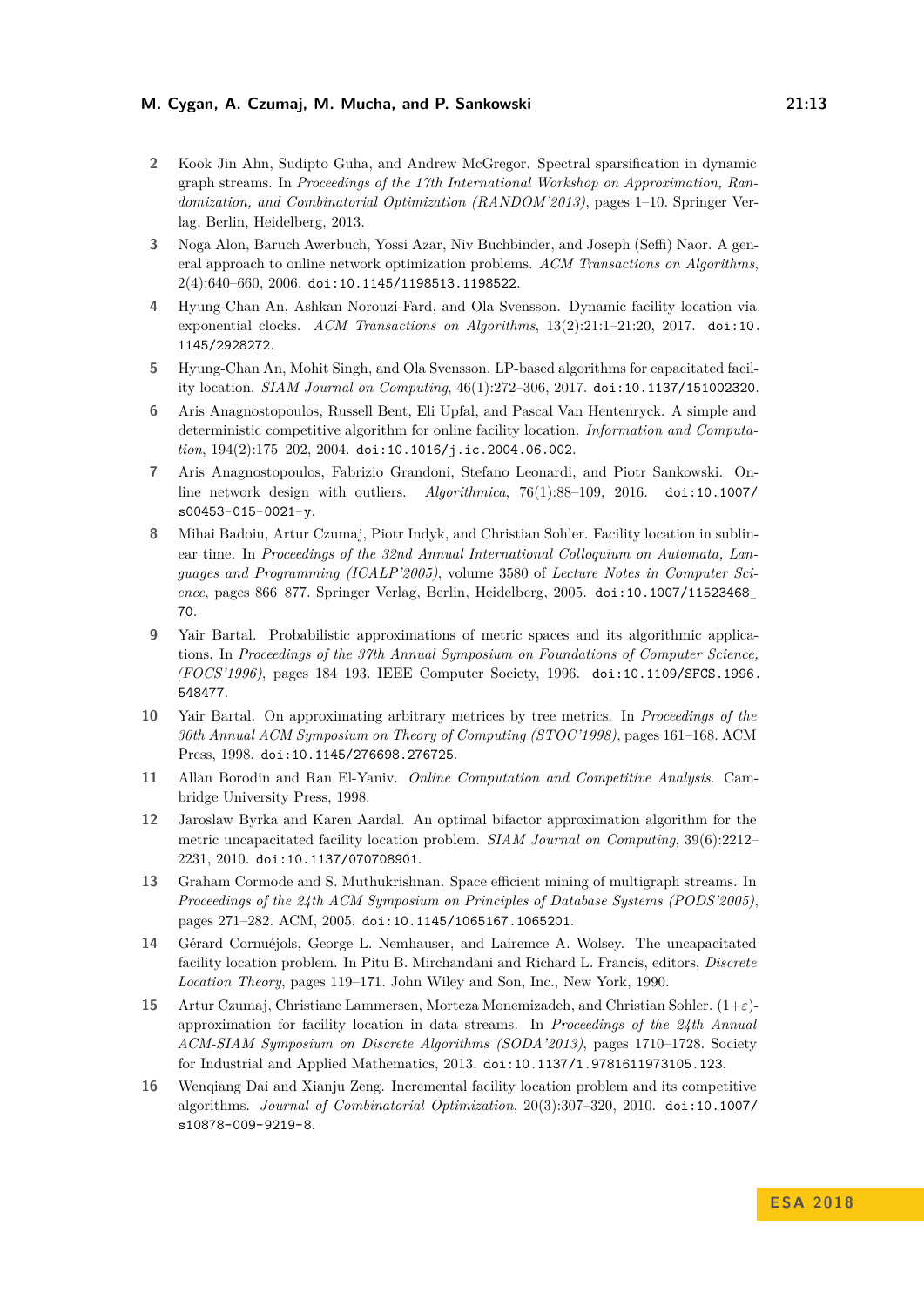### **21:14 Online Facility Location with Deletions**

- <span id="page-13-1"></span>**17** Gabriella Divéki and Csanád Imreh. Online facility location with facility movements. *Central European Journal of Operations Research*, 19(2):191–200, June 2011. [doi:10.1007/](http://dx.doi.org/10.1007/s10100-010-0153-8) [s10100-010-0153-8](http://dx.doi.org/10.1007/s10100-010-0153-8).
- <span id="page-13-16"></span>**18** Jittat Fakcharoenphol, Satish Rao, and Kunal Talwar. A tight bound on approximating arbitrary metrics by tree metrics. *Journal of Computer and System Sciences*, 69(3):485–497, November 2004. [doi:10.1016/j.jcss.2004.04.011](http://dx.doi.org/10.1016/j.jcss.2004.04.011).
- <span id="page-13-9"></span>**19** Ian Foster and Carl Kesselman, editors. *The Grid: Blueprint for a New Computing Infrastructure*. Morgan Kaufmann Publishers Inc., San Francisco, CA, USA, 1999.
- <span id="page-13-2"></span>**20** Dimitris Fotakis. Incremental algorithms for facility location and *k*-median. *Theoretical Computer Science*, 361(2-3):275–313, 2006. [doi:10.1016/j.tcs.2006.05.015](http://dx.doi.org/10.1016/j.tcs.2006.05.015).
- <span id="page-13-3"></span>**21** Dimitris Fotakis. A primal-dual algorithm for online non-uniform facility location. *Journal of Discrete Algorithms*, 5(1):141–148, 2007. [doi:10.1016/j.jda.2006.03.001](http://dx.doi.org/10.1016/j.jda.2006.03.001).
- <span id="page-13-4"></span>**22** Dimitris Fotakis. On the competitive ratio for online facility location. *Algorithmica*, 50(1):1– 57, 2008. [doi:10.1007/s00453-007-9049-y](http://dx.doi.org/10.1007/s00453-007-9049-y).
- <span id="page-13-10"></span>**23** Dimitris Fotakis. Online and incremental algorithms for facility location. *SIGACT News*, 42(1):97–131, 2011.
- <span id="page-13-12"></span>**24** Gereon Frahling and Christian Sohler. Coresets in dynamic geometric data streams. In *Proceedings of the 37th Annual ACM Symposium on Theory of Computing (STOC'2005)*, pages 209–217. ACM Press, 2005. [doi:10.1145/1060590.1060622](http://dx.doi.org/10.1145/1060590.1060622).
- <span id="page-13-5"></span>**25** Naveen Garg, Anupam Gupta, Stefano Leonardi, and Piotr Sankowski. Stochastic analyses for online combinatorial optimization problems. In *Proceedings of the 19th Annual ACM-SIAM Symposium on Discrete Algorithms (SODA'2008)*, pages 942–951. Society for Industrial and Applied Mathematics, 2008. URL: [http://dl.acm.org/citation.cfm?id=](http://dl.acm.org/citation.cfm?id=1347082.1347185) [1347082.1347185](http://dl.acm.org/citation.cfm?id=1347082.1347185).
- <span id="page-13-6"></span>**26** Fabrizio Grandoni, Anupam Gupta, Stefano Leonardi, Pauli Miettinen, Piotr Sankowski, and Mohit Singh. Set covering with our eyes closed. *SIAM Journal on Computing*, 42(3):808–830, 2013. [doi:10.1137/100802888](http://dx.doi.org/10.1137/100802888).
- <span id="page-13-15"></span>**27** Anupam Gupta and Amit Kumar. Online Steiner tree with deletions. In *Proceedings of the 25th Annual ACM-SIAM Symposium on Discrete Algorithms, (SODA'2014)*, pages 455–467. Society for Industrial and Applied Mathematics, 2014. [doi:10.1137/1.9781611973402.](http://dx.doi.org/10.1137/1.9781611973402.34) [34](http://dx.doi.org/10.1137/1.9781611973402.34).
- <span id="page-13-11"></span>**28** Piotr Indyk. Algorithms for dynamic geometric problems over data streams. In *Proceedings of the 36th Annual ACM Symposium on Theory of Computing (STOC'2004)*, pages 373–380. ACM Press, 2004. [doi:10.1145/1007352.1007413](http://dx.doi.org/10.1145/1007352.1007413).
- <span id="page-13-0"></span>**29** Kamal Jain and Vijay V. Vazirani. Approximation algorithms for metric facility location and k-median problems using the primal-dual schema and Lagrangian relaxation. *Journal of the ACM*, 48(2):274–296, 2001.
- <span id="page-13-8"></span>**30** Gene Kan. Chapter 8: Gnutella. In Andy Oram, editor, *Peer-to-Peer: Harnessing the Benefits of a Disruptive Technology*. O'Reilly & Associates, 2001.
- <span id="page-13-13"></span>**31** Michael Kapralov, Yin Tat Lee, Cameron Musco, Christopher Musco, and Aaron Sidford. Single pass spectral sparsification in dynamic streams. *SIAM Journal on Computing*, 46(1):456–477, 2017. [doi:10.1137/141002281](http://dx.doi.org/10.1137/141002281).
- <span id="page-13-14"></span>**32** Michael Kapralov and David P. Woodruff. Spanners and sparsifiers in dynamic streams. In *Proceedings of the 33rd ACM Symposium on Principles of Distributed Computing (PODC'2014)*, pages 272–281. ACM Press, 2014.
- <span id="page-13-7"></span>**33** Peter Kling, Friedhelm Meyer auf der Heide, and Peter Pietrzyk. An algorithm for online facility leasing. In *Proceedings of the 19th International Colloquium on Structural Information and Communication Complexity (SIROCCO'2012)*, pages 61–72. Springer Verlag, Berlin, Heidelberg, 2012. [doi:10.1007/978-3-642-31104-8\\_6](http://dx.doi.org/10.1007/978-3-642-31104-8_6).